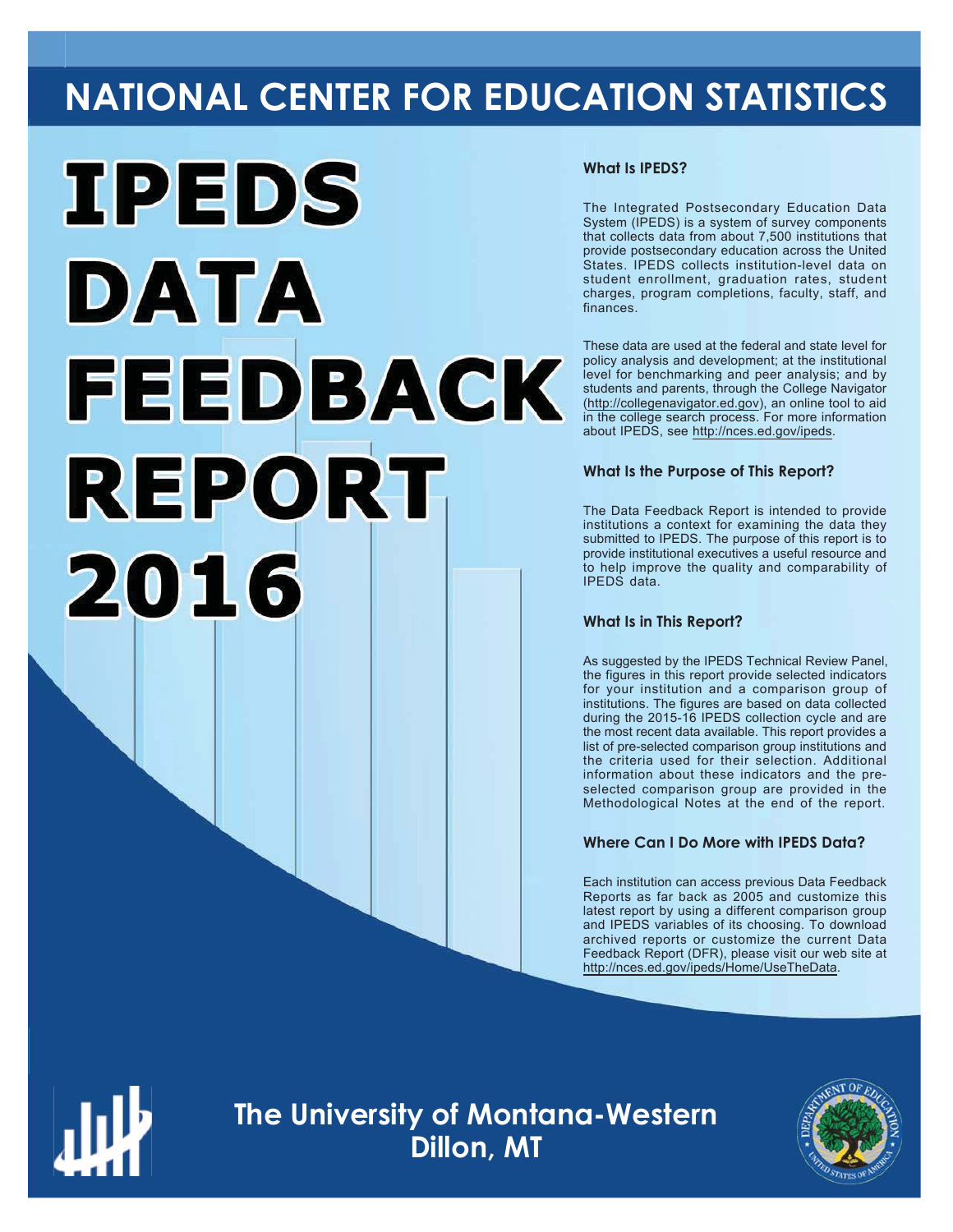# **COMPARISON GROUP**

Comparison group data are included to provide a context for interpreting your institution's statistics. If your institution did not define a custom comparison group for this report by July 17, NCES selected a comparison group for you. (In this case, the characteristics used to define the comparison group appears below.) The Customize Data Feedback Report functionality on the IPEDS Data Center (http://nces.ed.gov/ipeds/datacenter/) can be used to reproduce the figures in this report using different peer groups.

Using some of your institution's characteristics, a group of comparison institutions was selected for you. The characteristics include Carnegie Classification of Baccalaureate Colleges--Diverse Fields, public and enrollment of a similar size. This comparison group includes the following 30 institutions:

- Bluefield State College (Bluefield, WV)
- California State University Maritime Academy (Vallejo, CA)
- Central State University (Wilberforce, OH)
- Dickinson State University (Dickinson, ND)
- Glenville State College (Glenville, WV)
- Granite State College (Concord, NH)
- Harris-Stowe State University (Saint Louis, MO)
- Kentucky State University (Frankfort, KY)
- Lyndon State College (Lyndonville, VT)
- Maine Maritime Academy (Castine, ME)
- Mayville State University (Mayville, ND)
- Montana State University-Northern (Havre, MT)
- Oklahoma Panhandle State University (Goodwell, OK)
- Pennsylvania State University-Penn State Brandywine (Media, PA)
- Pennsylvania State University-Penn State Lehigh Valley (Center Valley, PA)
- Pennsylvania State University-Penn State New Kensington (New Kensington, PA)
- Pennsylvania State University-Penn State Schuylkill (Schuylkill Haven, PA)
- Pennsylvania State University-Penn State Wilkes-Barre (Lehman, PA)
- Pennsylvania State University-Penn State Worthington Scranton (Dunmore, PA)
- Pennsylvania State University-Penn State York (York, PA)
- University of Hawaii-West Oahu (Kapolei, HI)
- University of Maine at Farmington (Farmington, ME)
- University of Maine at Fort Kent (Fort Kent, ME)
- University of Maine at Presque Isle (Presque Isle, ME)
- University of Minnesota-Crookston (Crookston, MN)
- University of Pittsburgh-Bradford (Bradford, PA)
- University of South Carolina-Beaufort (Bluffton, SC)
- Valley City State University (Valley City, ND)
- West Virginia University Institute of Technology (Montgomery, WV)
- ▶ Wright State University-Lake Campus (Celina, OH)

#### The figures in this report have been organized and ordered into the following topic areas:

| 1) Admissions (only for non-open-admissions schools) | [No charts applicable] |                 |
|------------------------------------------------------|------------------------|-----------------|
| 2) Student Enrollment                                | Fig. 1 and 2           | Pg. 3           |
| 3) Awards                                            | Fig. 3                 | Pg. 3           |
| 4) Charges and Net Price                             | Fig. 4 and $5$         | Pg. 4           |
| 5) Student Financial Aid                             | Fig. 6, 7, 8 and 9     | Pg. 4 and 5     |
| 6) Military Benefits*                                | [No charts applicable] |                 |
| 7) Retention and Graduation Rates                    | Fig. 10, 11, 12 and 13 | Pq. $5$ and $6$ |
| 8) Finance                                           | Fig. 14 and 15         | Pg. 7           |
| 9) Staff                                             | Fig. 16 and 17         | Pg. 7           |
| 10) Libraries*                                       | [No charts applicable] |                 |

\*These figures only appear in customized Data Feedback Reports (DFR), which are available through Use the Data portal on the IPEDS website.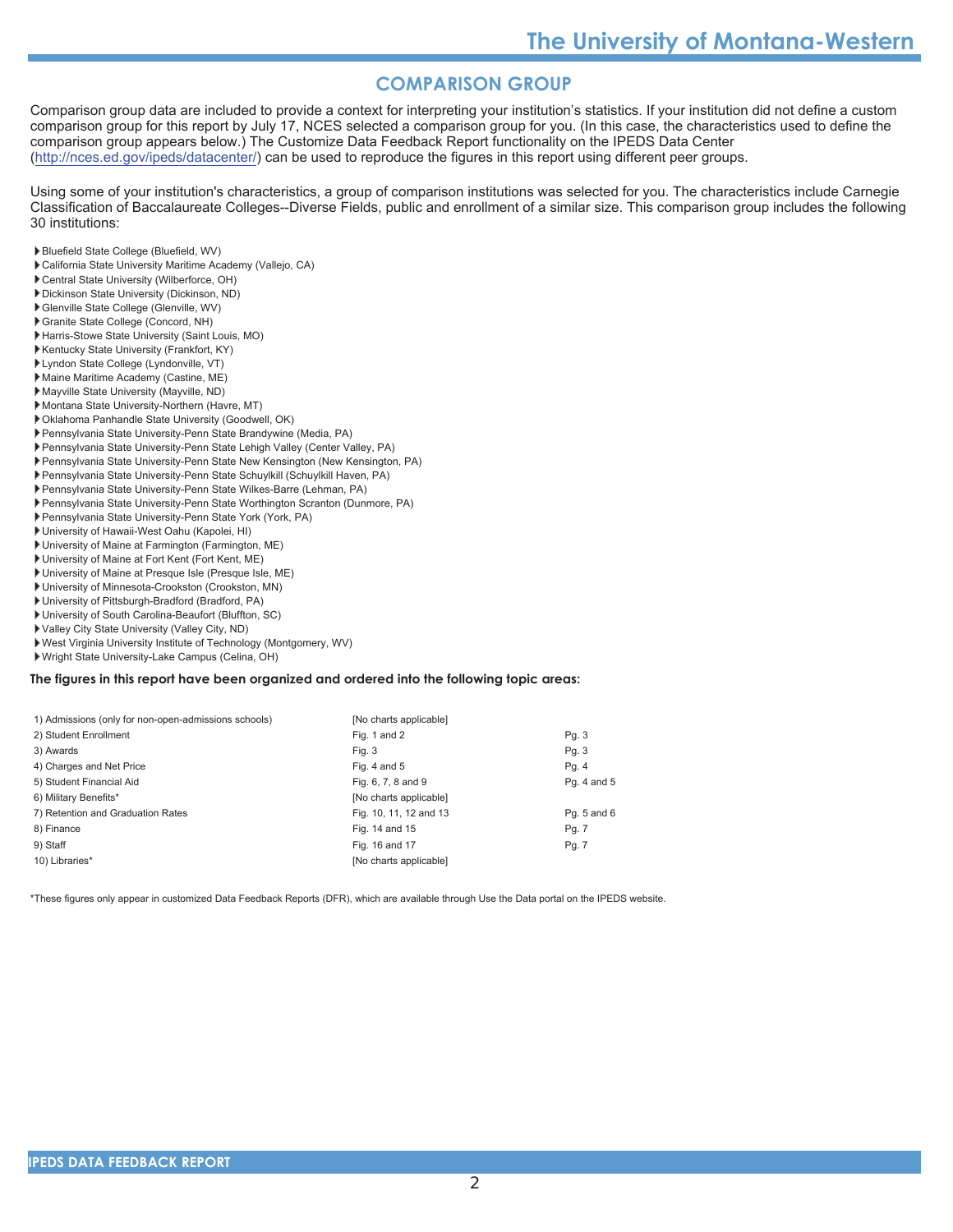



NOTE: For more information about disaggregation of data by race and ethnicity, see the Methodological Notes. Median values for the comparison group will not add to 100%. See "Use of Median Values for Comparison Group" for how median values are determined. N is the number of institutions in the comparison group. SOURCE: U.S. Department of Education, National Center for Education Statistics, Integrated Postsecondary Education Data System (IPEDS): Spring 2015, Fall Enrollment component.

#### Figure 2. Unduplicated 12-month headcount of all students and of undergraduate students (2014-15), total FTE enrollment (2014-15), and full- and part-time fall enrollment (Fall



NOTE: For details on calculating full-time equivalent (FTE) enrollment, see Calculating FTE in the Methodological Notes. Total headcount, FTE, and full- and part-time fall enrollment include both undergraduate and postbaccalaureate students, when applicable N is the number of institutions in the comparison group.

SOURCE: U.S. Department of Education, National Center for Education Statistics, Integrated Postsecondary Education Data System (IPEDS): Fall 2015, 12-month Enrollment component and Spring 2016, Fall Enrollment component.

#### Figure 3. Number of degrees awarded, by level: 2014-15



NOTE: For additional information about postbaccalaureate degree levels, see the Methodology Notes. N is the number of institutions in the comparison group. SOURCE: U.S. Department of Education, National Center for Education Statistics, Integrated Postsecondary Education Data System (IPEDS): Fall 2015, Completions component.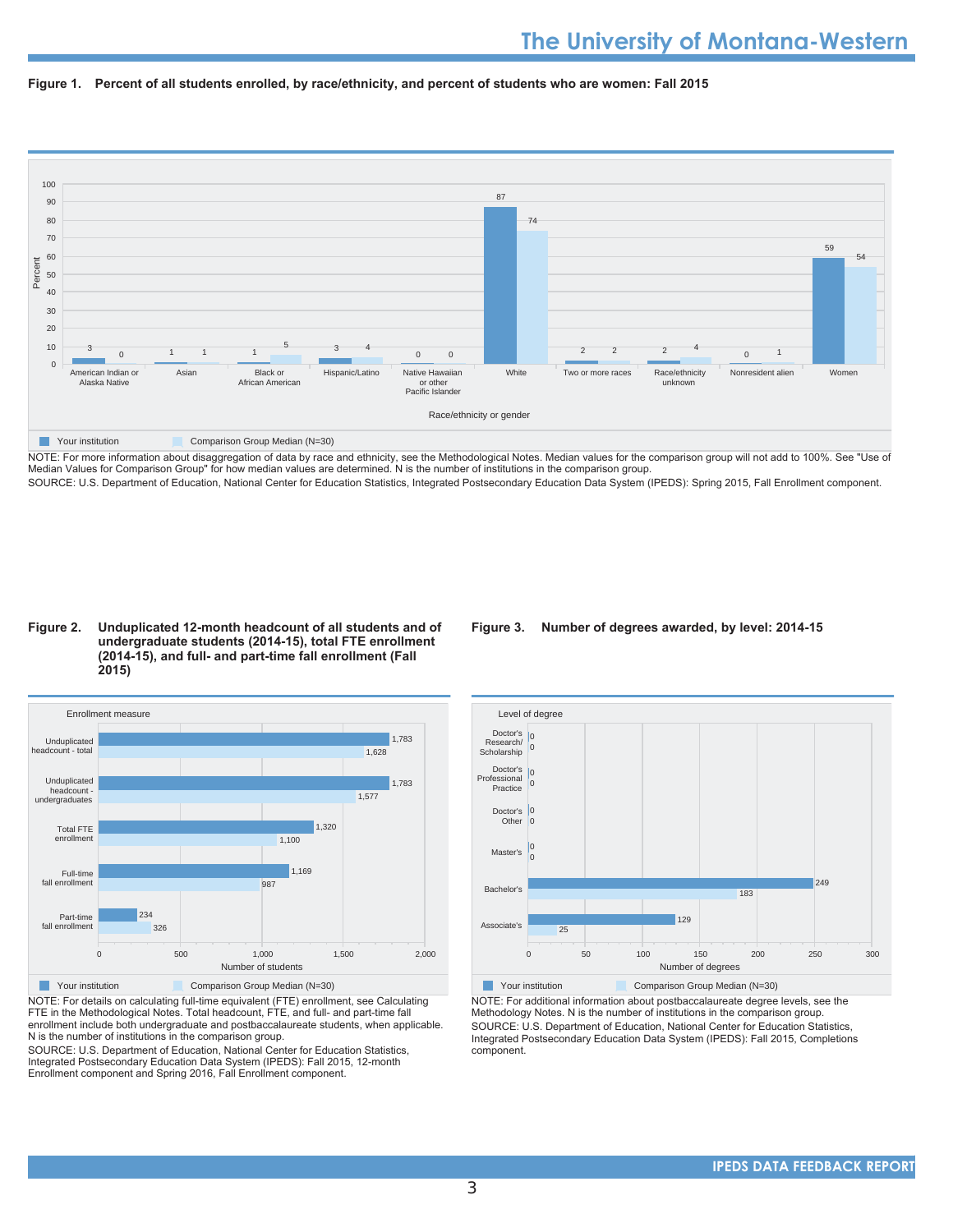# **The University of Montana-Western**

Figure 4. Academic year tuition and required fees for full-time, first-time degree/certificate-seeking undergraduates: 2012-13 to 2015-16



NOTE: The tuition and required fees shown here are the lowest reported from the categories of in-district, in-state, and out-of-state. N is the number of institutions in the comparison group.

SOURCE: U.S. Department of Education, National Center for Education Statistics Integrated Postsecondary Education Data System (IPEDS): Fall 2015, Institutional Characteristics component.

# Academic year 2014-15 \$12,815 \$10,503

Figure 5. Average net price of attendance for full-time, first-time

15

degree/certificate-seeking undergraduate students, who were awarded grant or scholarship aid: 2012-13 to 2014-



NOTE: Average net price is for full-time, first-time degree/certificate-seeking

undergraduate students and is generated by subtracting the average amount of federal, state/local government, and institutional grant and scholarship awarded aid from the total cost of attendance. Total cost of attendance is the sum of published tuition and required fees, books and supplies, and the average room and board and other expenses. For details, see the Methodological Notes. N is the number of institutions in the comparison aroup.

SOURCE: U.S. Department of Education, National Center for Education Statistics, Integrated Postsecondary Education Data System (IPEDS): Fall 2015, Institutional Characteristics component; Winter 2015-16, Student Financial Aid component.

# undergraduate students who were awarded grant or scholarship aid from the federal government, state/local government, or the institution, or loans, by type of aid: 2014-15

Figure 6. Percent of full-time, first-time degree/certificate-seeking



NOTE: Any grant aid above includes grant or scholarship aid awarded from the federal government, state/local government, or the institution. Federal grants includes Pell grants and other federal grants. Any loans includes federal loans and other loans awarded to students. For details on how students are counted for financial aid reporting, see Cohort Determination in the Methodological Notes. N is the number of institutions in the comparison group.

SOURCE: U.S. Department of Education, National Center for Education Statistics, Integrated Postsecondary Education Data System (IPEDS): Winter 2015-16, Student Financial Aid component.

#### Figure 7. Average amounts of grant or scholarship aid from the federal government, state/local government, or the institution, or loans awarded to full-time, first-time degree/certificate-seeking undergraduate students, by type of aid: 2014-15



NOTE: Any grant aid above includes grant or scholarship aid awarded from the federal government, state/local government, or the institution. Federal grants includes Pell grants and other federal grants. Any loans includes federal loans and other loans awarded to students. Average amounts of aid were calculated by dividing the total aid awarded by the total number of recipients in each institution. N is the number of institutions in the comparison group.

SOURCE: U.S. Department of Education, National Center for Education Statistics. Integrated Postsecondary Education Data System (IPEDS): Winter 2015-16, Student Financial Aid component.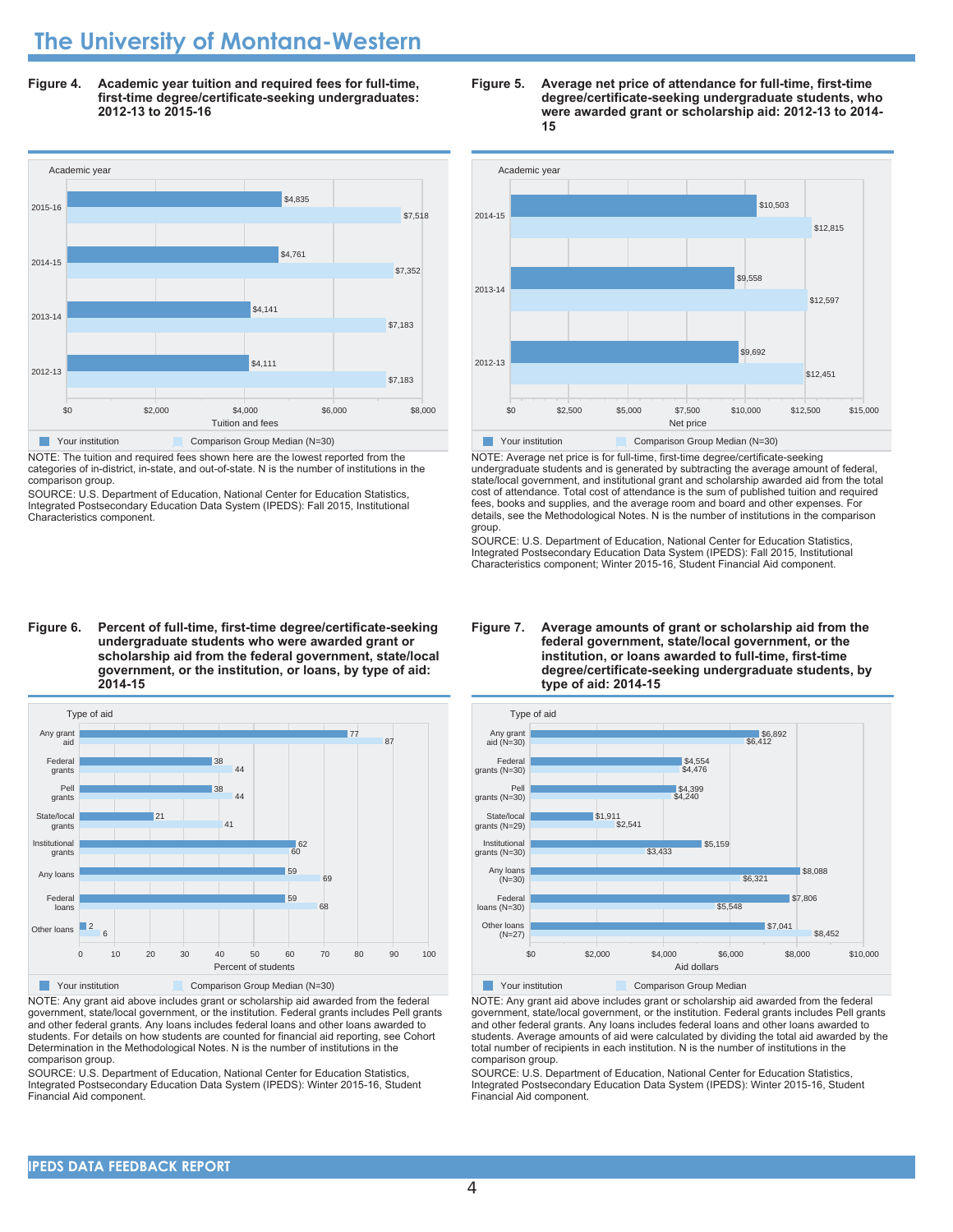# **The University of Montana-Western**

Figure 8. Percent of all undergraduates awarded aid, by type of aid: 2014-15

Figure 9. Average amount of aid awarded to all undergraduates, by **type of aid: 2014-15** 



NOTE: Any grant aid above includes grant or scholarship aid awarded from the federal government, state/local government, the institution, or other sources. Federal loans includes only federal loans awarded to students. N is the number of institutions in the comparison group.

SOURCE: U.S. Department of Education, National Center for Education Statistics, Integrated Postsecondary Education Data System (IPEDS): Winter 2015-16, Student Financial Aid component.



NOTE: Any grant aid above includes grant or scholarship aid from the federal government, state/local government, the institution, or other sources. Federal loans includes federal loans to students. Average amounts of aid were calculated by dividing the total aid awarded by the total number of recipients in each institution. N is the number of institutions in the comparison group.

SOURCE: U.S. Department of Education, National Center for Education Statistics, Integrated Postsecondary Education Data System (IPEDS): Winter 2015-16, Student Financial Aid component

#### Figure 10. Retention rates of full-time, first-time bachelor's degree seeking students (Fall 2014 cohort)



NOTE: Retention rates are measured from the fall of first enrollment to the following fall. Academic reporting institutions report retention data as of the institution's official fall reporting date or as of October 15, 2014. Program reporters determine the cohort with enrollment any time between August 1-October 31, 2014 and retention based on August 1, 2015. Four-year institutions report retention rates for students seeking a bachelor's Gegree. For more details, see the Methodological Notes. N is the number of institutions in the comparison group.

SOURCE: U.S. Department of Education, National Center for Education Statistics, Integrated Postsecondary Education Data System (IPEDS): Spring 2015, Fall Enrollment component.

#### Figure 11. Graduation and transfer-out rates of full-time, first-time degree/certificate-seeking undergraduates within 150% of normal time to program completion (2009 cohort)



NOTE: Graduation rate cohort includes all full-time, first-time degree/certificate-seeking undergraduate students. Graduation and transfer-out rates are the Student Right-to-Know rates. Only institutions with mission to prepare students to transfer are required to report transfer out. For more details, see the Methodological Notes. N is the number of institutions in the comparison group.

SOURCE: U.S. Department of Education, National Center for Education Statistics, Integrated Postsecondary Education Data System (IPEDS): Winter 2015-16, Graduation Rates component.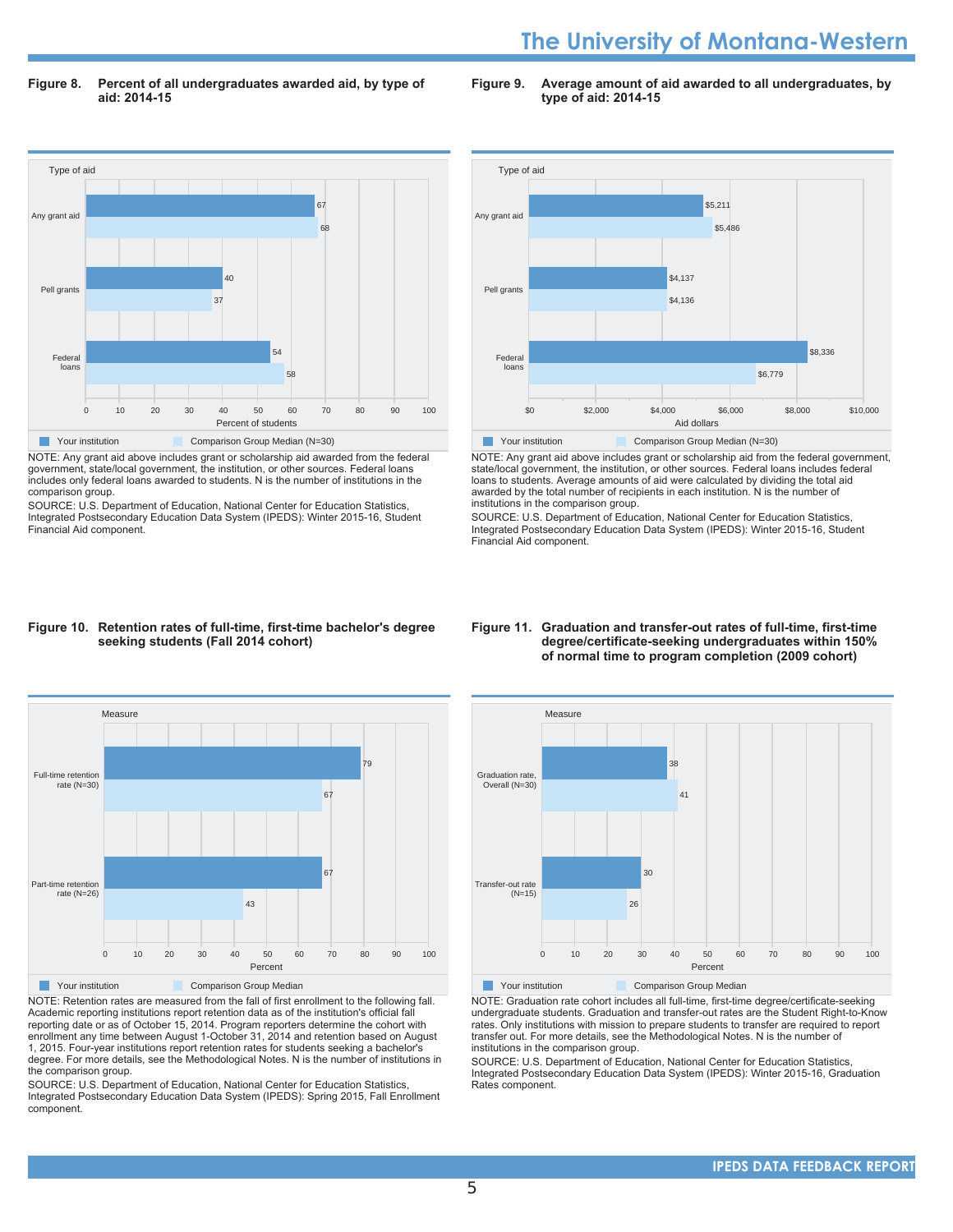



NOTE: The 6-year graduation rate is the Student Right-to-Know (SRK) rate; the 4- and 8year rates are calculated using the same methodology. For details, see the<br>Methodological Notes. N is the number of institutions in the comparison group. SOURCE: U.S. Department of Education, National Center for Education Statistics Integrated Postsecondary Education Data System (IPEDS): Winter 2015-16, 200% Graduation Rates component.

#### Figure 13. Graduation rates of full-time, first-time degree/certificate-seeking undergraduates within 150% of normal time to program completion, by race/ethnicity: 2009 cohort



**Nour institution Comparison Group Median** 

NOTE: For more information about disaggregation of data by race and ethnicity, see the Methodological Notes. The graduation rates are the Student Right-to-Know (SRK) rates. Median values for the comparison group will not add to 100%. N is the number of institutions in the comparison group.

SOURCE: U.S. Department of Education, National Center for Education Statistics, Integrated Postsecondary Education Data System (IPEDS): Winter 2015-16, Graduation Rates component.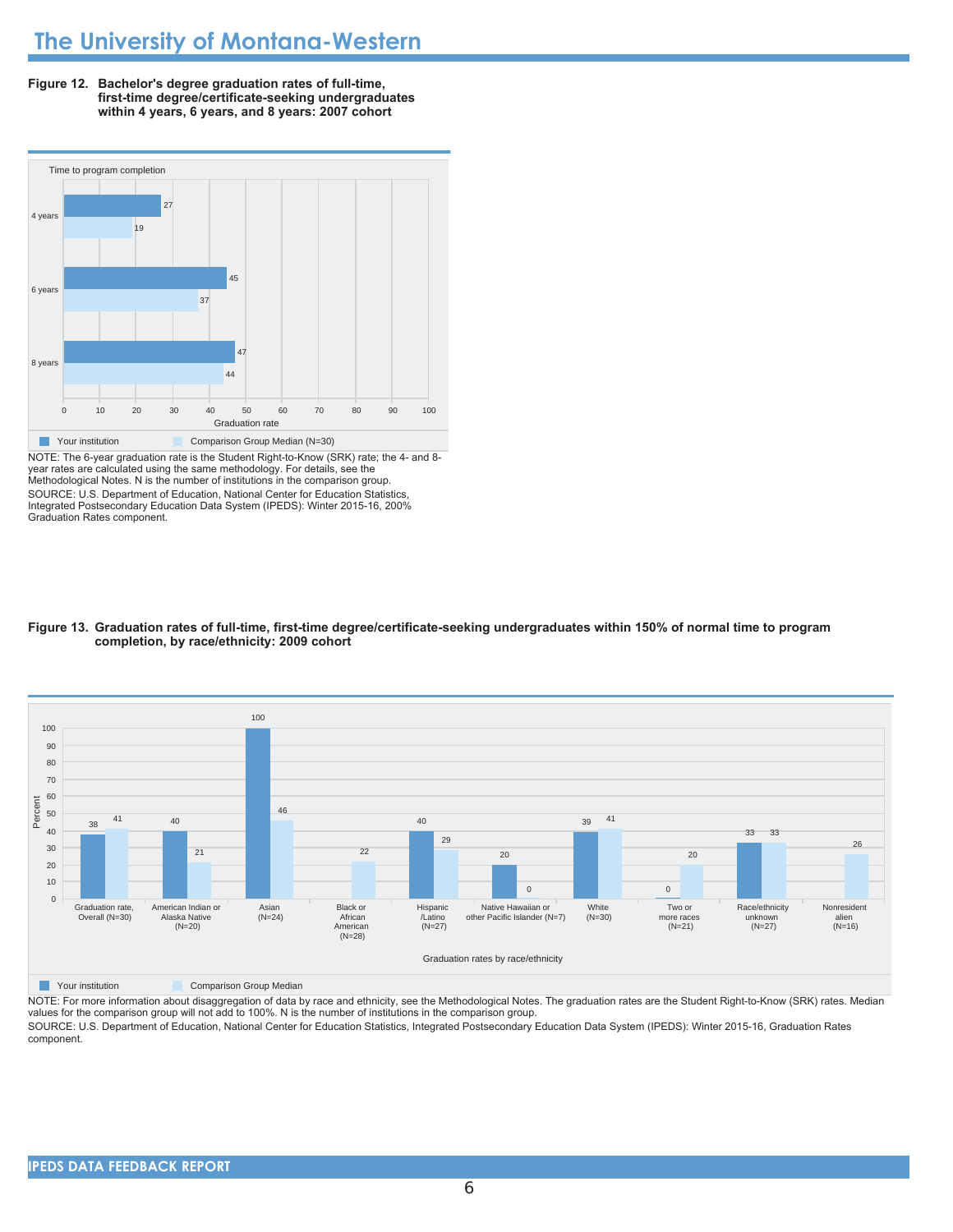# **The University of Montana-Western**

Figure 14. Percent distribution of core revenues, by source: Fiscal **vear 2015** 

Figure 15. Core expenses per FTE enrollment, by function: Fiscal **vear 2015** 



NOTE: The comparison group median is based on those members of the comparison group that report finance data using the same accounting standards as the comparison institution. For a detailed definition of core revenues, see the Methodological Notes. N is the number of institutions in the comparison group.

SOURCE: U.S. Department of Education, National Center for Education Statistics, Integrated Postsecondary Education Data System (IPEDS): Spring 2015, Finance component.



NOTE: Expenses per full-time equivalent (FTE) enrollment, particularly instruction, may be inflated because finance data includes all core expenses while FTE reflects credit activity only. For details on calculating FTE enrollment and a detailed definition of core expenses, see the Methodological Notes. N is the number of institutions in the comparison group. SOURCE: U.S. Department of Education, National Center for Education Statistics, Integrated Postsecondary Education Data System (IPEDS): Fall 2015, 12-month Enrollment component and Spring 2015, Finance component.

#### Figure 16. Full-time equivalent staff, by occupational category: Fall 2015



NOTE: Graduate assistants are not included. For calculation details, see the Methodological Notes. N is the number of institutions in the comparison group. SOURCE: U.S. Department of Education, National Center for Education Statistics, Integrated Postsecondary Education Data System (IPEDS): Spring 2015, Human Resources component.

#### Figure 17. Average salaries of full-time instructional non-medical staff equated to 9-month contracts, by academic rank: **Academic year 2015-16**



NOTE: Average salaries of full-time instructional non-medical staff equated to 9-month contracts was calculated by multiplying the average monthly salary by 9. The average monthly salary was calculated by dividing the total salary outlays by the total number of months covered by staff on 9, 10, 11 and 12-month contracts.

SOURCE: U.S. Department of Education, National Center for Education Statistics, Integrated Postsecondary Education Data System (IPEDS): Spring 2015, Human Resources component.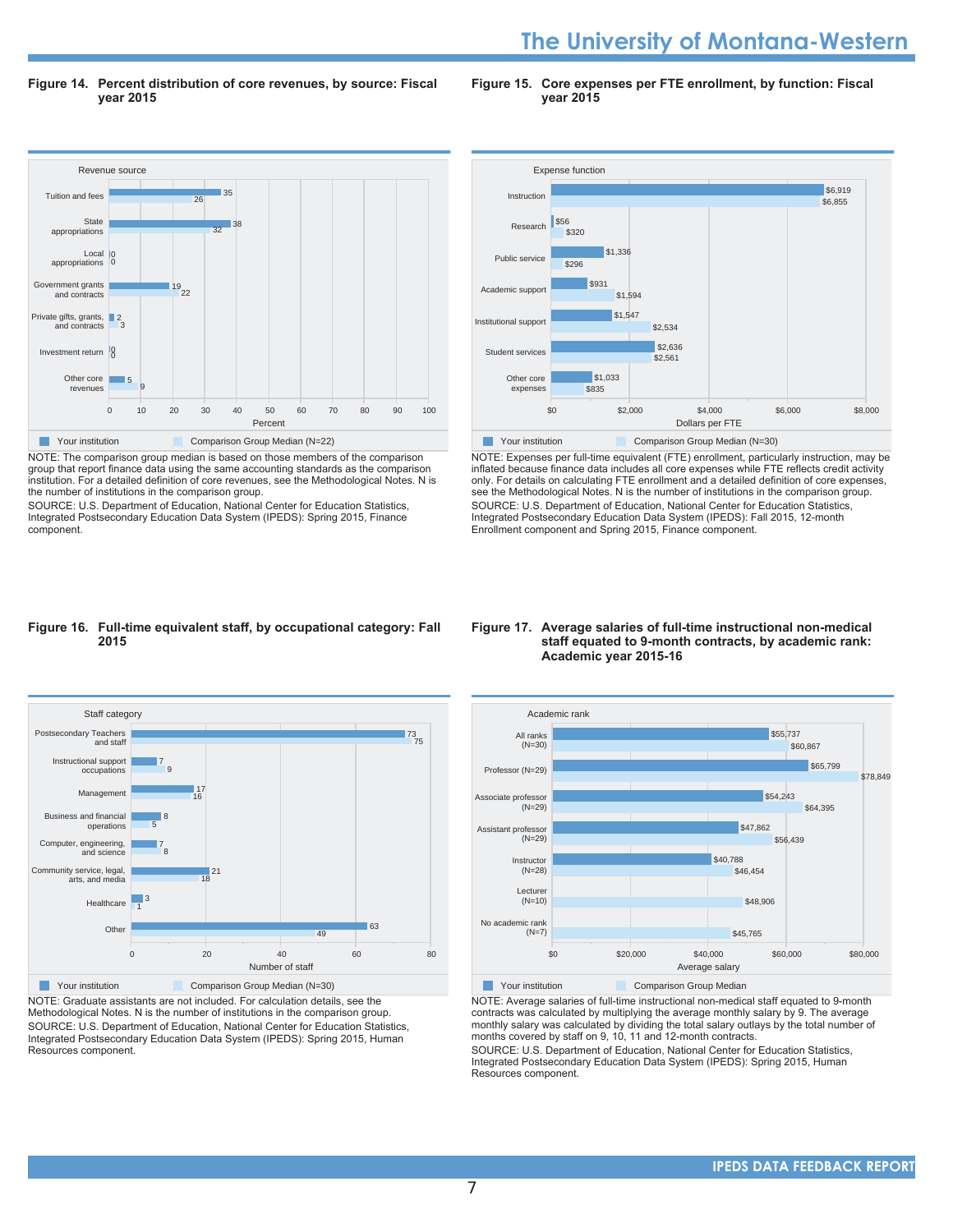# **METHODOLOGICAL NOTES**

#### Overview

This report is based on data supplied by institutions to IPEDS during the 2015-16 data collection year. Response rates exceeded 99% for most surveys. Detailed response tables are included in IPEDS First Look reports at http://nces.ed.gov/pubsearch/getpubcats.asp?sid=010.

#### **Use of Median Values for Comparison Group**

The value for the comparison institution is compared to the median value for the comparison group for each statistic included in the figure. If more than one statistic is presented in a figure, the median values are determined separately for each indicator or statistic. Medians are not reported for comparison groups with fewer than three values. Where percentage distributions are presented, median values may not add to 100%. To access all the data used to create the figures included in this report, go to 'Use the Data' portal on the IPEDS website (http://nces.ed.gov/ipeds).

#### **Missing Statistics**

If a statistic is not reported for your institution, the omission indicates that the statistic is not relevant to your institution and the data were not collected. Not all notes may be applicable to your report.

#### **Use of Imputed Data**

All IPEDS data are subject to imputation for total (institutional) and partial (item) nonresponse. If necessary, imputed values were used to prepare your report.

#### **Data Confidentiality**

IPEDS data are not collected under a pledge of confidentiality.

#### **Disaggregation of Data by Race/Ethnicity**

When applicable, some statistics are disaggregated by race/ethnicity. Data disaggregated by race/ethnicity have been reported using the 1997 Office of Management and Budget categories. Detailed information about the race/ethnicity categories can be found at http://nces.ed.gov/ipeds/reic/resource.asp.

#### **Cohort Determination for Reporting Student Financial Aid and Graduation Rates**

Student cohorts for reporting Student Financial Aid and Graduation Rates data are based on the reporting type of the institution. For institutions that report based on an academic year (those operating on standard academic terms), student counts and cohorts are based on fall term data. Student counts and cohorts for program reporters (those that do not operate on standard academic terms) are based on unduplicated counts of students enrolled during a full 12-month period.

# **DESCRIPTION OF STATISTICS USED IN THE FIGURES**

### **Admissions (only for non-open-admissions schools)**

### Admissions and Test Score Data

Admissions and test score data are presented only for institutions that do not have an open admission policy, and apply to first-time, degree/certificate-seeking undergraduate students only. Applicants include only those students who fulfilled all requirements for consideration for admission and who were notified of one of the following actions: admission, non-admission, placement on a wait list, or application withdrawn (by applicant or institution). Admitted applicants (admissions) include wait-listed students who were subsequently offered admission. Early decision, early action, and students who began studies during the summer prior to the fall reporting period are included. For customized Data Feedback Reports, test scores are presented only if they are required for admission.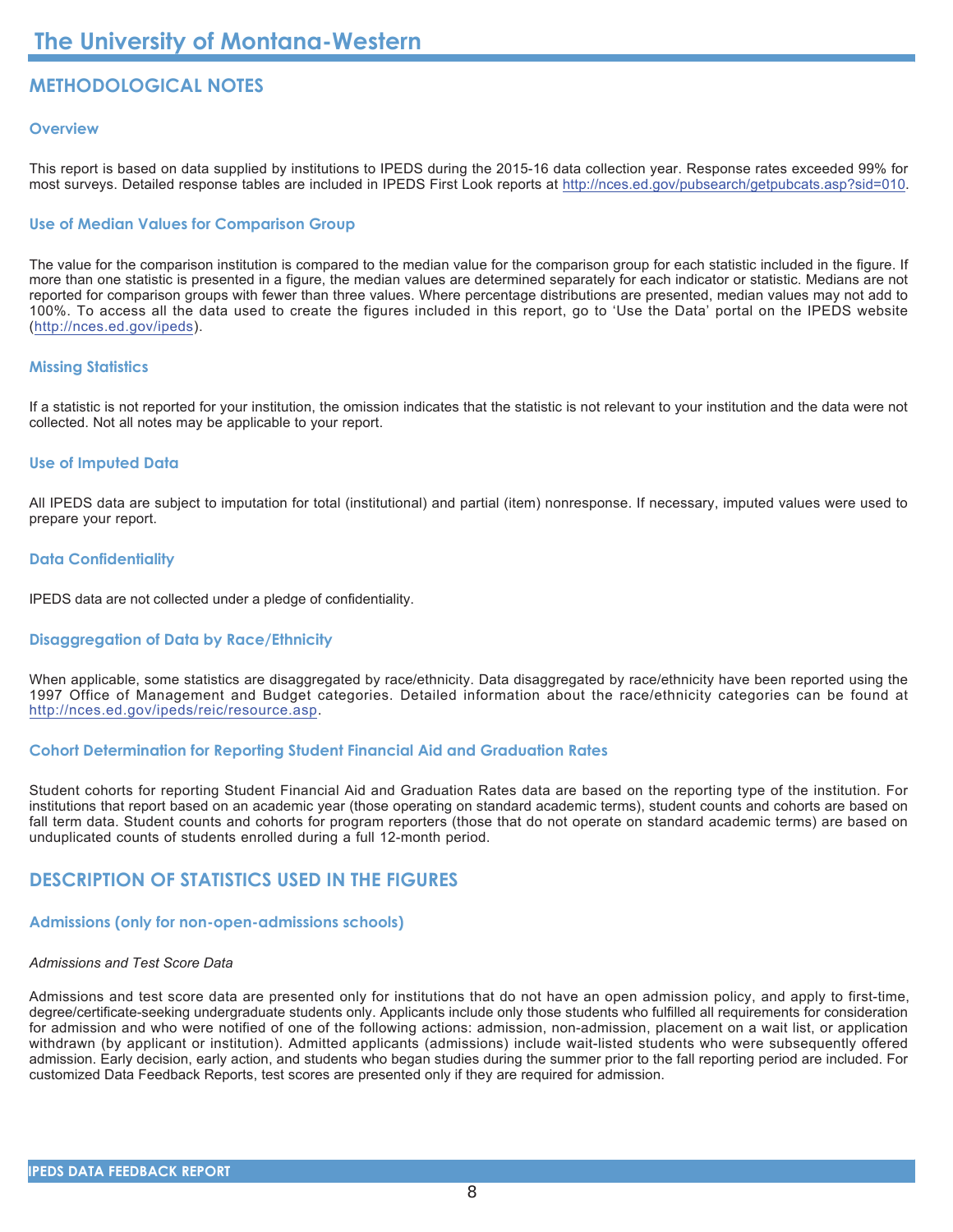#### **Student Enrollment**

#### **FTE Enrollment**

The full-time equivalent (FTE) enrollment used in this report is the sum of the institution's FTE undergraduate enrollment and FTE graduate enrollment (as calculated from or reported on the 12-month Enrollment component). Undergraduate and graduate FTE are estimated using 12 -month instructional activity (credit and/or contact hours). See "Calculation of FTE Students (using instructional activity)" in the IPEDS Glossary at http://nces.ed.gov/ipeds/glossary/.

#### **Total Entering Undergraduate Students**

Total entering students are students at the undergraduate level, both full- and part-time, new to the institution in the fall term (or the prior summer term who returned in the fall). This includes all first-time undergraduate students, students transferring into the institution at the undergraduate level, and non-degree/certificate-seeking undergraduates entering in the fall. Only degree-granting, academic year reporting institutions provide total entering student data.

#### **Charges and Net Price**

#### **Average Institutional Net Price**

Average net price is calculated for full-time, first-time degree/certificate-seeking undergraduates who were awarded grant or scholarship aid from the federal government, state/local government, or the institution anytime during the full aid year. For public institutions, this includes only students who paid the in-state or in-district tuition rate. Other sources of grant aid are excluded. Average net price is generated by subtracting the average amount of federal, state/local government, and institutional grant and scholarship aid from the total cost of attendance. Total cost of attendance is the sum of published tuition and required fees, books and supplies, and the average room and board and other expenses.

For the purpose of the IPEDS reporting, aid awarded refers to financial aid that was awarded to, and accepted by, a student. This amount may differ from the aid amount that is disbursed to a student.

#### **Retention and Graduation Rates**

#### **Graduation Rates and Transfer-out Rate**

Graduation rates are those developed to satisfy the requirements of the Student Right-to-Know Act and Higher Education Act, as amended, and are defined as the total number of individuals from a given cohort of full-time, first-time degree/certificate-seeking undergraduates who completed a degree or certificate within a given percent of normal time to complete all requirements of the degree or certificate program before the ending status date of August 31, 2014; divided by the total number of students in the cohort of full-time, first-time degree/certificateseeking undergraduates minus any allowable exclusions. Institutions are permitted to exclude from the cohort students who died or were totally and permanently disabled; those who left school to serve in the armed forces or were called up to active duty; those who left to serve with a foreign aid service of the federal government, such as the Peace Corps; and those who left to serve on an official church mission.

Transfer-out rate is the total number of students from the cohort who are known to have transferred out of the reporting institution (without earning a degree/award) and subsequently re-enrolled at another institution within the same time period; divided by the same adjusted cohort (initial cohort minus allowable exclusions) as described above. Only institutions with a mission that includes providing substantial preparation for students to enroll in another eligible institution are required to report transfers out.

#### **Retention Rates**

Retention rates are measures at which students persist in their educational program at an institution, expressed as a percentage. For fouryear institutions, this is the percentage of first-time bachelors (or equivalent) degree-seeking undergraduates from the previous fall who are again enrolled in the current fall. For all other institutions this is the percentage of first-time degree/certificate-seeking students from the previous fall who either re-enrolled or successfully completed their program by the current fall. The full-time retention rate is calculated using the percentage of full-time, first-time degree/certificate-seeking undergraduates, while the part-time rate is calculated using the percentage of part-time, first-time degree/certificate-seeking undergraduates.

#### **Finance**

#### **Core Revenues**

Core revenues for public institutions reporting under GASB standards include tuition and fees; state and local appropriations; government grants and contracts; private gifts, grants, and contracts; sales and services of educational activities; investment income; other operating and